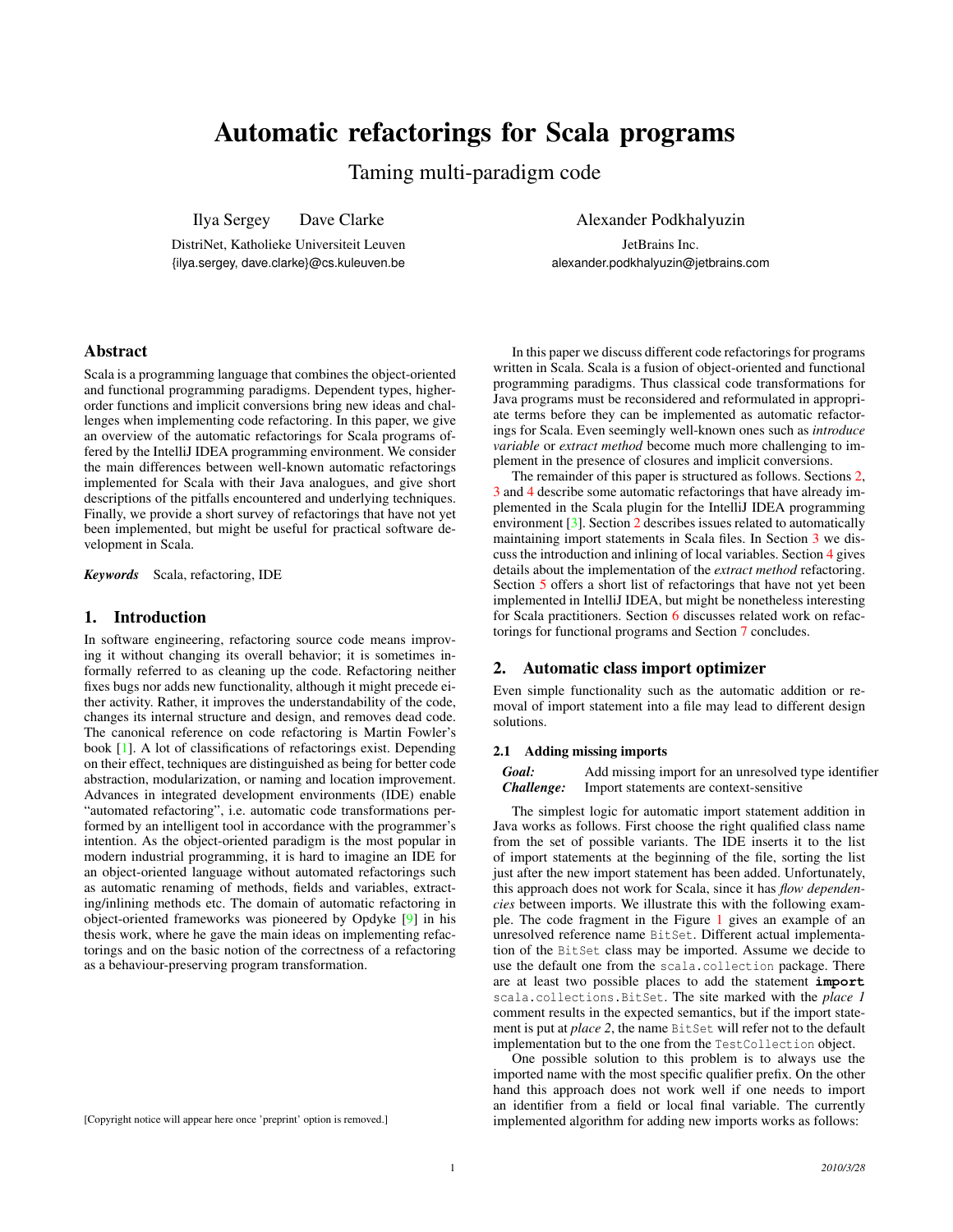```
// place 1
object TestCollections {
  object scala {
    object collection {
      trait BitSet[K]
    }
  }
}
import TestCollections._
// place 2
val set = new BitSet[Int]
```
<span id="page-1-1"></span>

```
class A
class B
object MyConversions {
  implicit def a2b(a: A): B = new B
}
def testB(b: B): Any = \{\frac{\angle x}{\angle x} some code \angle x}
import MyConversions._
val a = testB( new A )
```
<span id="page-1-2"></span>Figure 2. Meaningful import of an implicit conversion function

- 1. Starting from the unresolved identifier, go bottom-up, collecting all possible providers of type definitions: immutable variables, objects or packages;
- 2. Chose a scope to add the import statement into: the closest code block or the most general code block, according to user settings; and
- 3. Inspect the context of the chosen place to resolve possible naming conflicts (as in the Figure [1\)](#page-1-1) and adjust the prefix of names if necessary.

#### 2.2 Optimize imports

*Goal:* Remove unused import statements

*Challenge:* Implicit conversions demand additional checks Another popular refactoring is to removing unused import statements. In Java the corresponding algorithm is straightforward:

- 1. Resolve all references in the file using a bottom-up traversal;
- 2. For every resolved reference keep the set of import statements used during its resolution; and
- 3. Remove imports that do not appear in the set of *previously registered* ones.

In Scala the procedure of unused imports removal is more complicated due to the presence of implicit conversions. In the example in the Figure [2](#page-1-2) the import statement **import** MyConversions.\_ does not participate directly in the reference resolution process, so it would be removed according to the above algorithm. However, after its removal the code becomes incorrect, since the removed statement was "responsible" for the implicit conversion of the grayed expression **new** A into the instance of type B, but the code to perform this conversion would no longer be available.

The Scala version of the algorithm not only checks that there is a definition for every identifier in a file, but also performs type checking for all expressions and tracks imports used for *implicit conversions and parameters*. For instance, the import statement **import** MyConversions.\_ in Figure [2](#page-1-2) will be marked as *used* as it brings the necessary implicit function a2b into the context. These import statements are marked as *used* and will not be removed by the optimizer.

## <span id="page-1-0"></span>3. Introduce and inline variable refactorings

The *introduce variable* refactoring gives rise to a new coding style: *write-introduce*. Normally, Java programmers working in an IDE do not declare a variable with a common tedious preamble such as **final** Map<String, Object> map = **new** .... Instead, they write something like **new** HashMap<String, Object> and press a predefined keystroke to create a new variable with this expression as an initializer. Finding a new name for a variable is also not a big problem: it is automatically suggested by the IDE based on the type of the expression and the current bound names in context to prevent any conflicts.

The dual operation of *introduce variable* is the so-called *inline variable* refactoring.

#### 3.1 Introduce variable refactoring

*Goal:* Extract an expression to a new variable or parameter *Challenge:* It may have different types depending of the context

The Figure [3](#page-2-1) shows an example of the *introduce variable* dialog in IntelliJ IDEA. Many options are available for the selected expression. For example, it is possible to switch between mutable and immutable variable creation: the **val** or **var** modifier will be added to the beginning of the declaration, respectively. The *replace all occurrences* checkbox is available if identical expressions, mod-ulo white spaces and comments, are found in the context.<sup>[1](#page-1-3)</sup>

The most interesting part of this dialog is the checkbox *specify type explicitly* and its corresponding drop-down list. Since the Scala compiler is powerful enough to infer the type of any expression lacking explicit returns and recursive function calls, there is almost no need to use this option for local variables. But it is essential for function parameters which must be annotated with explicit types.

It is logical to assume that the type which the newly introduced parameter should be annotated with the most specific type of the selected expression. But sometimes it is more reasonable to introduce a parameter with more *general* type. This is why the IDE uses the *variable of type* drop-down to suggest the most precise type as well as any of its supertypes. This is not all, as the Scala language specification [\[8,](#page-5-1) Section 6.25] describes multiple implicit conversions, as well as user-defined implicit conversions, and those imported from the scala.Predef object, all of which need to be considered.

On the other hand, it is also not such a good idea to suggest all the possible supertypes and codomains of implicit conversions as possible parameter types. When selecting types to suggest, the IDE must take into account the context in which the selected expression is used. Figure [4](#page-2-2) gives an example of some code with an expression of type String to be introduced. Since it is used as the parameter of type java.lang.Serializable, the set of suggested types must be bound by it. Thus the final set of variants should consist of types String, Serializable and the codomains of implicit conversions which conform to them.

The mentioned context of the expression is defined by its position: passing an expression as a parameter or using it as a method call receiver brings additional restrictions on the possible types of

<span id="page-1-3"></span><sup>&</sup>lt;sup>1</sup> The duplicate detection algorithm is being improved to find identical code fragments modulo bound closure parameters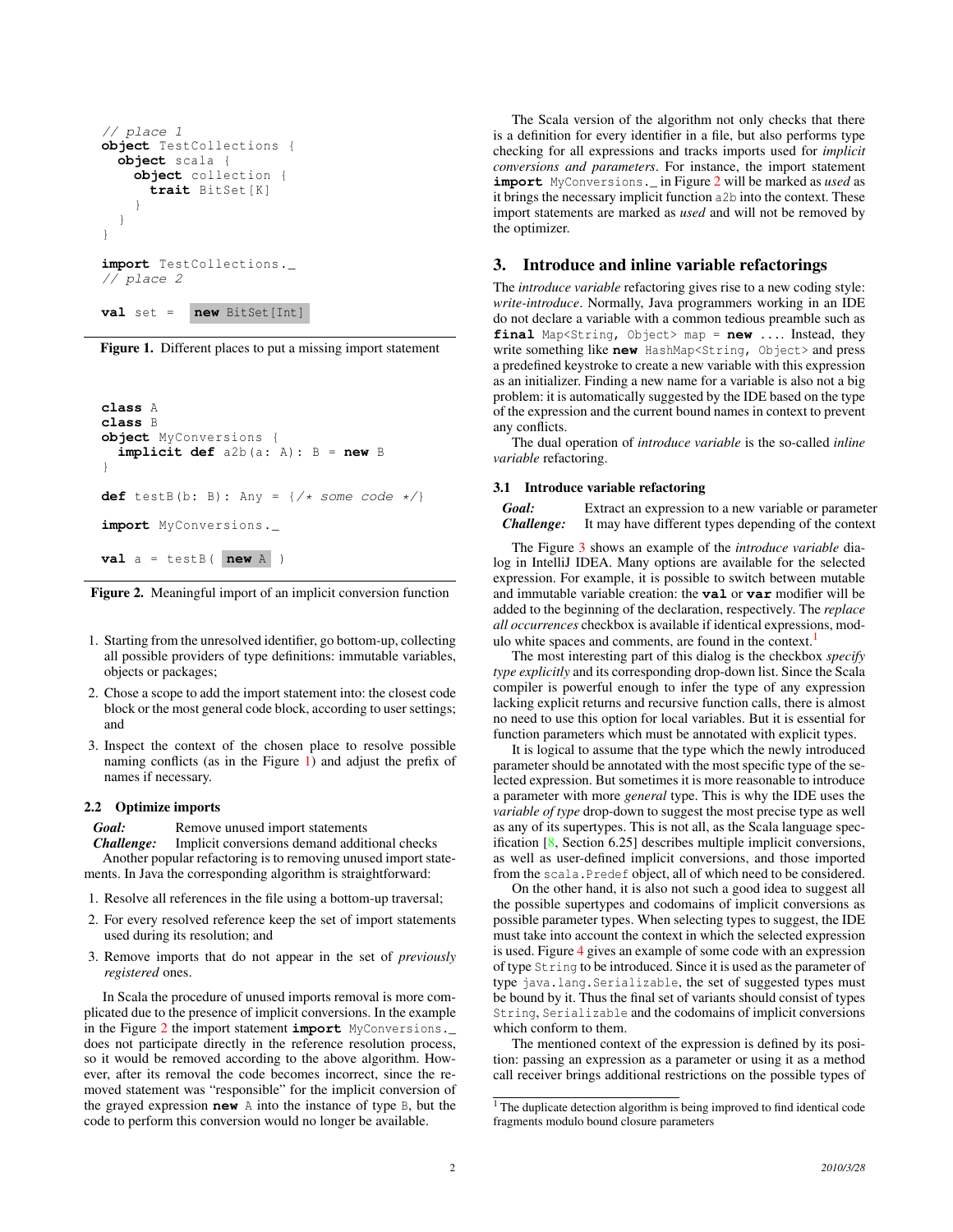| Object Test {<br>def main(args: Array[String]) {<br>$Map(1 \rightarrow "hello", 2 \rightarrow "world")$ |  |
|---------------------------------------------------------------------------------------------------------|--|
| Introduce variable                                                                                      |  |
| Specify type explicitly                                                                                 |  |
| Map[Int, String]<br>Variable of type:                                                                   |  |
| Name:<br>map                                                                                            |  |
| Declare variable<br>Replace all occurrences                                                             |  |
| Cancel<br>OK                                                                                            |  |
|                                                                                                         |  |

<span id="page-2-1"></span>Figure 3. IntelliJ IDEA's *introduce variable* refactoring dialog

```
def operate(s: Serializable) = {...}
def test = {
  operate( "Hello, " + "World!" )
}
```
<span id="page-2-2"></span>Figure 4. Introducing a string expression as a parameter

a parameter. In other words, all the supertypes and implicit conversions' codomains must conform to the context's type bounds. If we replace all the duplicates by the introduced parameter, all the restrictions must be collected from *all contexts* and applied to the set of variants.

#### 3.2 Inline variable refactoring

*Goal:* Inline all occurrences of a variable *Challenge:* Computing reaching definitions of local variables

As most local variables in Scala are immutable, it is relatively easy to inline them. The IDE just replaces all the occurrences of the immutable variable with its value. Nevertheless, *mutable* variables cause some problems as they can be captured by closures. In fact, the problem of inlining local variables is also reduced to the problem of computing reaching definitions. Figure [5](#page-2-3) gives an example of code for which it is hard to reason about reaching definitions of the variable a, especially if there is nothing concrete known about the behaviour of the function foo. Thus in this example there is more than one possible reaching definition for the grayed occurrence of the variable a and the IDE conservatively refuses to inline it with some value.

```
var a = 1
val cl = {(); {(x: Int) => a = x}}
foo(cl)
println( a )
```
<span id="page-2-3"></span>

# <span id="page-2-0"></span>4. Extract method refactoring

*Goal:* Extract a piece of code into a separate function *Challenge:* Computing input and output values of the code fragment

The extract method refactoring is one of the most useful and widely used code transformations. Many Java-oriented IDEs provide its semi-automated implementation with a variety of options. The extract method refactoring is well-studied in recent research papers, and correctness proofs have been provided [\[12,](#page-5-2) [15\]](#page-5-3). Adding closures to the language, however, brings new challenges to the implementation of this refactoring, especially when closures are allowed to reassign captured local variables.

One key aspect of the extract method refactoring is that it is almost exclusively about putting side-effects into the specific method. In Java all the side effects to the original method's local variables are arranged as an output values. All former local variables, which are input values of the analyzed piece of code, in turn become parameters of the newly introduced method. If the piece of code under consideration does not reassign any local variables and its resulting expression is not used, it is treated as a method with **void** return type. In other words, it deals only with side effects.

#### 4.1 Scoping extracted functions

A piece of code that is going to be put into a separate method normally accesses two types of references: global and local. Both types of references are defined with respect to some scope. For example, in Java methods parameters and local variables are *locals*, whereas class fields are (relatively) *globals*. In Scala it is slightly different as functions may be nested and extracting a piece of code into a separate function requires that a scope for the newly introduced function be determined.

In the code below, we want to extract the grayed piece of code into a new function called fun. Before doing so, we need to decide where to put the new definition.

```
class A {
  def foo(i: Int) = {
    val j = i * 2def bar(k: Int) = {
     val r = k + i + j
      println(r)
    }
    println(bar (42))
  }
}
```
If the class A is the container of fun, then the function knows nothing about variables i and j, so they should be put into its signature as parameters. Conversely, if the new function is put inside of the body of function foo, these variables will already be in its scope, so the new function takes only one parameter, namely k. Finally, if it is put inside bar's body, the new function does not need any parameters and it may be treated simply as a *lazily evaluated* expression.

#### 4.2 Closures with state

In Scala local variables may be either immutable or mutable. There are no problems with the first type, but mutable variables in association with closures may give some interesting effects that must be treated correctly by the refactoring. For instance, the Scala code in the Figure [6](#page-3-1) describes a function foo that returns a closure cl. This closure captures the outer mutable variable a, which is incremented every time the closure is called.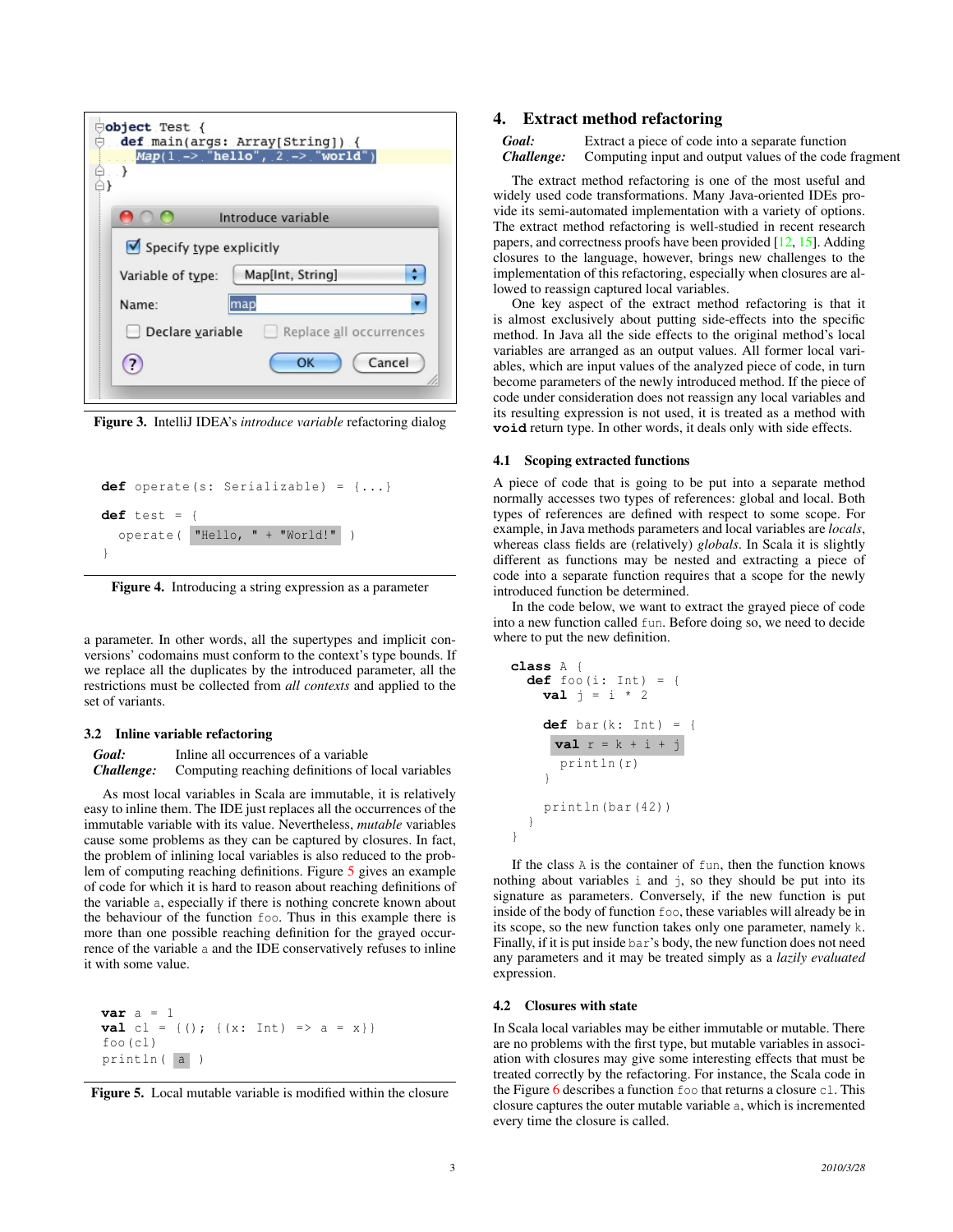```
def foo = {
  var a = 239
  val cl = (i: Int) \Rightarrowa = i + aprintln(a)
  }
  println(a)
  cl
}
```
<span id="page-3-1"></span>Figure 6. Closure with state variable a

```
def myMethod(_a: Int) = {
  var a = a(ii: Int) => {
    a = i + aprintln(a)
  }
}
```
<span id="page-3-2"></span>



<span id="page-3-3"></span>Figure 8. Closure mutating local variable

The result is a closure with a strange side-effect, which might be useful for such techniques as memoization [\[2\]](#page-4-4). If one wants to extract the closure cl as a new method, the variable a must be treated as its *input value* but not as an *output* one. The point is that the closure cl does not affect the value of a inside foo: its effect is *delayed*. However, we cannot make a just a parameter of the new method: it will be immutable and its reassignment will be impossible. So, the correct solution is to extract the following method myMethod as shown in the Figure [7.](#page-3-2) The parameter \_a serves as an initialization value for the inner "memoization variable" a of the returned closure.

Going further, consider Figure [8,](#page-3-3) which describes the definition of a closure inside of a method, followed by its subsequent usage. To perform the analysis for output variables of the selected fragment one must determine whether the closure cl is *invoked* by the function doSomething. Moreover, it may be invoked in the same execution thread immediately or asynchronously in another one. In the second case, the actual value of a may no longer matter to foo.

If nevertheless the value of a does matter, we should *wrap* it somehow to be able to refer to it after doSomething has been invoked on cl. One possible solution is to introduce an auxiliary class, assign a to its field and mutate these fields afterwards. $2$  Using this implementation technique we do not care about the relative order of execution of cl's body and the print(a) statement. The code on Figure [9](#page-3-5) shows the result of applying the extract method refactoring to the code from Figure [8.](#page-3-3)

```
class MyMethodEnv(var a: Int)
def myMethod1(env: MyMethodEnv) =
  (i: Int) => {
    env.a = env.a + i
  }
def foo = {
  val env = new MyMethodEnv(a = 42)
  val cl = myMethod1(env)
  doSomething(cl)
  println(env.a)
}
```
<span id="page-3-5"></span>Figure 9. Refactored closure with an environment

The technique of using an auxiliary *environment* object is applied if the selected fragment has more than one output parameter. The necessary return values are packaged up into a wrapper object, which is returned and unwrapped again in the calling method.

# <span id="page-3-0"></span>5. More refactorings

In this section we give a short survey of other useful Scala-specific refactorings.

# 5.1 Splitting function parameters

In the Haskell programming language every function with more than one parameter may be partially applied or *curried*. To do the same with Scala functions, one should divide the list of parameters to several clauses. This is a modification of the well-known *change function signature* refactoring, which may be done automatically as shown in the listing below.

```
def sum(i: Int, j: Int) = i + jprintln(sum(i,j))
              ⇓
def sum(i: Int)(j: Int) = i + j
println( sum(i) (j) )
```
A benefit of such a transformation is that one can now apply the *introduce variable* refactoring to the grayed code fragment to get a partially applied function of one parameter.

# 5.2 *Monadify* code refactoring

When moving to Scala from Java, programmers habitually write their code in an imperative style even in cases when it is not actually necessary. For example, computations with *nullable* results or breakable iterations through a list may be replaced by more concise and expressive *for-comprehensions*, using the appropriate monads from the standard Scala library. Figure [10](#page-4-5) gives an example of this code transformation.

The key idea in detecting such patterns is a control-flow analysis that reveals exit conditions and default values (in the example such a default value is **null**).

## 5.3 *Structurize* refactoring

Structural subtyping is very helpful in object-oriented programs, as it makes them more generic and, as a consequence, more reusable [\[6\]](#page-4-6). For example, it helps to generalize the types of parameters of a function that cares only about the parameters' *structure*

<span id="page-3-4"></span><sup>2</sup> This is actually what the Scala compiler does while processing closures.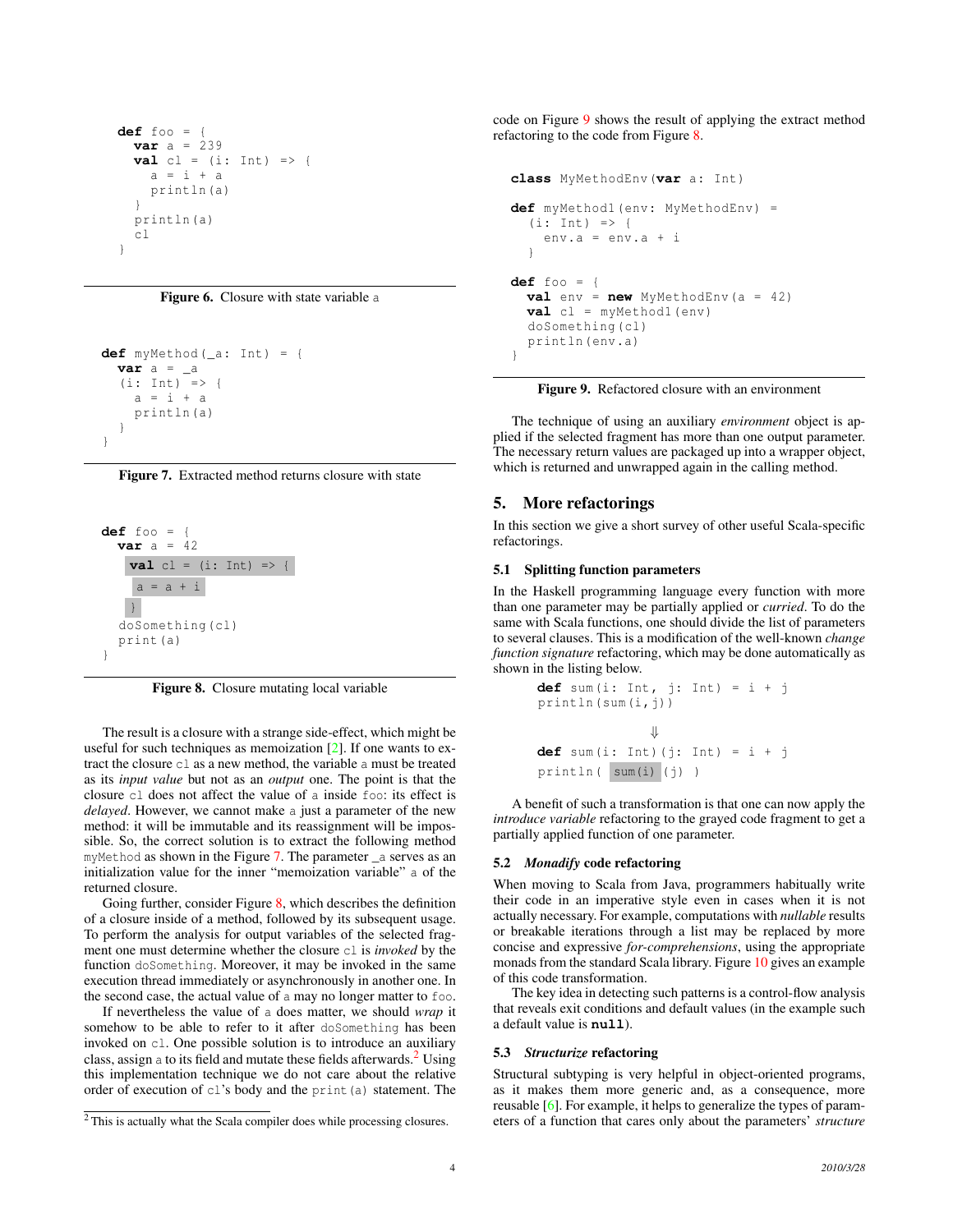```
def readValuePrice(fileName: String) =
  open(fileName) match {
 case Some(f) => readLine(f) match {
    case Some(key) =>
      ourDatabase.get(key) match {
        case Some(value) => getPrice(value)
        case None => null
    }
    case None => null
  }
  case _ => null
}
                     ⇓
  def readValuePrice(fileName: String) =
    for {f <- open(fileName)
         key <- readLine(f)
         value <- ourDatabase.get(key)}
         yield getPrice(value)
```
<span id="page-4-5"></span>

not their actual nominal types. It might be useful to automatically extract only those parts of a parameter's interface that matter for the given function, and replace the nominal type by a structural one. Figure [11](#page-4-7) shows an example of this refactoring.

```
def getTailIfLong[T](i: Int, s: Seq[T]) =
    if (i > 0 & s. length > = i s. tail
    else Nil
                       ⇓
def getTailIfLong[T](i: Int ,
    s: {def length: Int; def tail: Seq[T]}) =
  if (i > 0 & & s.s. length >= i) s.tail
 else Nil
```
<span id="page-4-7"></span>Figure 11. *Structurize* parameter type refactoring

Notice that we reified the abstract return type of the tail function with the exact type  $\text{Seq}[T]$ .<sup>[3](#page-4-8)</sup> A subsequent step may extract the resulting structural parameter type as a type alias or as a separate trait.

## <span id="page-4-2"></span>6. Related work

Thompson et al. have worked on refactoring for functional languages for Haskell and Erlang in the HaRe and Wrangler programming tools, respectively [\[4\]](#page-4-9). Mechanical verification of refactorings for Haskell programs are outlined by Sultana and Thompson [\[14\]](#page-5-4), who introduce the notion of type-based refactorings. For example, the *enlarge definition type* refactoring is a type-based refactoring that transforms a definition of a certain type into a coproduct with the original term as a left injection. The necessary pre- and postconditions for this refactoring are stated and checked for correctness. *Tidier* is another tool for refactoring Erlang projects. It finds predefined code patterns and transform them automatically or interactively into more Erlang-specific constructs [\[10\]](#page-5-5).

Schäfer et al. provide an extensible framework based on attribute grammars to implement sound *rename refactoring* for Java [\[11\]](#page-5-6). The implementation of *rename refactoring* in Scala in the IntelliJ plugin is not covered here, but its main idea is the same: all references are resolved beforehand and the mapping from declarations to usages is cached. There are some specific issues of renaming in Scala. For example, we should take into account the semantics of "special" methods, such as unapply() for extractors or foreach() for monad-like classes.

Code duplication detection is another domain closely related to program refactoring. The most common technique to find duplicates is a token-level approach that relies on suffix tree analysis. Many tools work also with annotates abstract syntactic trees (AST) to find clones up to  $\alpha$ -conversion. The work [\[5\]](#page-4-10) gives a detailed survey of different approaches for clone detection. It would be interesting to find *high-order* code duplicates, say, structurally recursive functions that are isomorphic up to the structure of *generalized algebraic data types*, which may be represented in Scala using *sealed* case classes.

Despite the fact that many classical patterns from objectoriented programming may be easer and much more concisely expressed in terms of functional programming, to the best of our knowledge, there is no work describing a unified approach to this kind of equivalence. For example, usages of the Iterator pattern without side effects may be expressed in terms of higher-order functions map or reduce over collections.

k-CFA, logic- and type-based control-flow analyses look like very promising techniques to extract different properties from functional code. They were successfully applied to analyze Scheme programs [\[7,](#page-5-7) [13\]](#page-5-8), and we hope that they may be applied also to detect higher-order duplicates.

# <span id="page-4-3"></span>7. Conclusion and Future Work

In this paper we presented a survey of Scala-aware refactorings implemented in the IntelliJ IDEA programming environment. We described some issues typical for refactorings in Scala programs resulting from language features such as implicit conversions, dependent types and closures.

Some ideas of possible refactorings for Scala program were discussed. We hope that this will inspire the community to give more feedback about typical procedures used to improve Scala code and to make it more generic and functional.

# Acknowledgments

We would like to thank the anonymous reviewers for providing valuable comments.

## References

- <span id="page-4-0"></span>[1] Martin Fowler. *Refactoring: Improving the Design of Existing Code*. Addison-Wesley, Boston, MA, USA, 1999.
- <span id="page-4-4"></span>[2] Richard A. Frost and Barbara Szydlowski. Memoizing purely functional top-down backtracking language processors. *Sci. Comput. Program.*, 27(3):263–288, 1996.
- <span id="page-4-1"></span>[3] JetBrains Inc., http://www.jetbrains.com/idea/. *IntelliJ IDEA*, 2001.
- <span id="page-4-9"></span>[4] Huiging Li and Simon Thompson. Tool Support for Refactoring Functional Programs. In Danny Dig, Robert Fuhrer, and Ralph Johnson, editors, *Proceedings of the Second ACM SIGPLAN Workshop on Refactoring Tools*, page 4pp, Nashville, Tennessee, USA, October 2008.
- <span id="page-4-10"></span>[5] Huiqing Li and Simon Thompson. Clone Detection and Removal for Erlang/OTP within a Refactoring Environment. In *ACM SIG-PLAN Workshop on Partial Evaluation and Program Manipulation (PEPM'09)*, Savannah, Georgia, USA, January 2009.
- <span id="page-4-6"></span>[6] Donna Malayeri and Jonathan Aldrich. Is structural subtyping useful? An empirical study. In *ESOP '09: Proceedings of the 18th European Symposium on Programming Languages and Systems*, pages 95–111, Berlin, Heidelberg, 2009. Springer-Verlag.

<span id="page-4-8"></span><sup>3</sup> See the scala.collection.TraversableLike trait for its implementation.